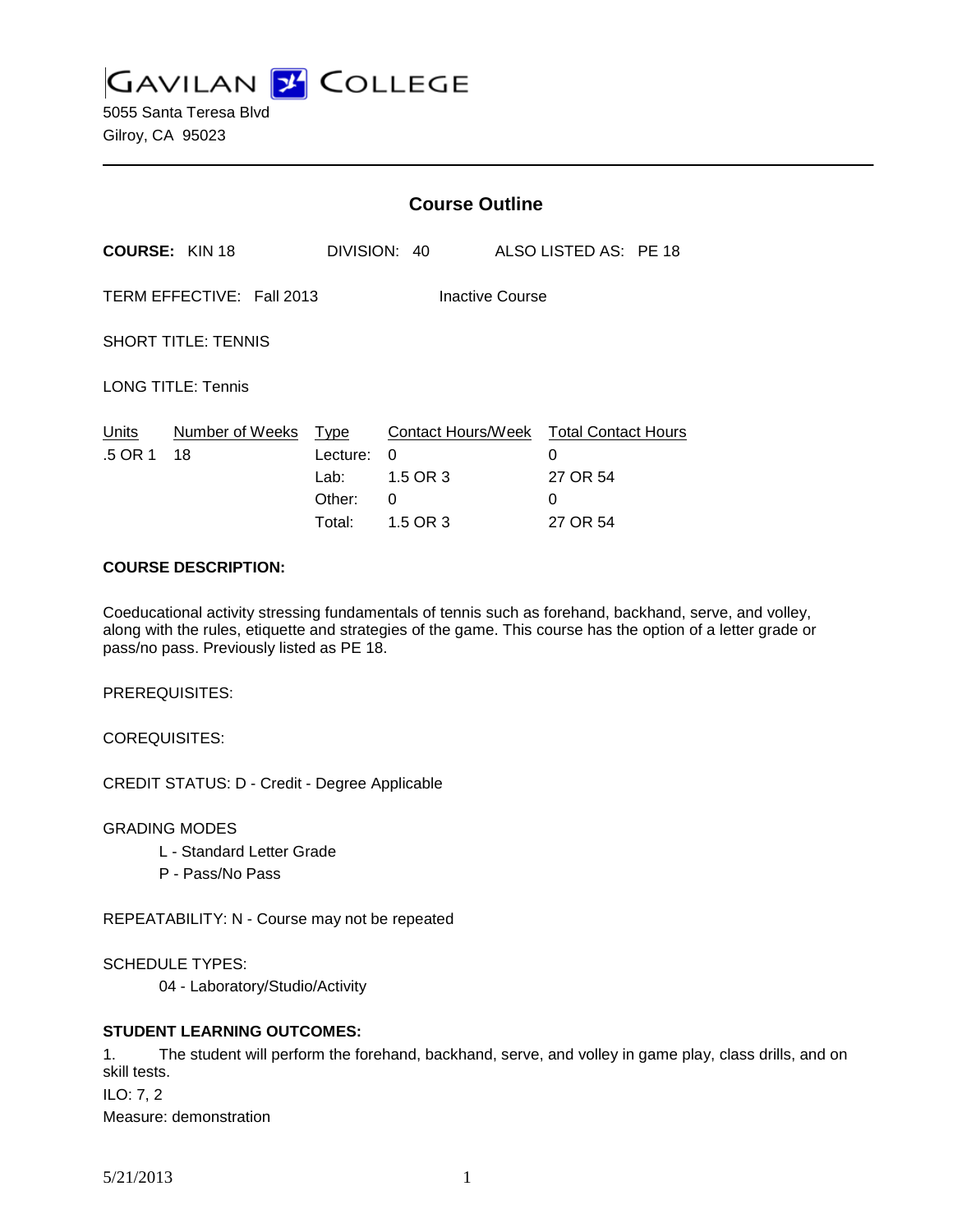2. The student will demonstrate singles and doubles strategy through game play and apply the rules of scoring and court etiquette.

ILO: 7, 2, 1, 4

Measure: performance, oral quiz, written quiz

3. The student will recognize and value this physical activity which can be performed throughout life. ILO: 6, 1, 7, 4

Measure: class discussion

# **CONTENT, STUDENT PERFORMANCE OBJECTIVES, OUT-OF-CLASS ASSIGNMENTS**

Inactive Course: 11/26/2012

### 4.5 - 9 Hours

Orientation and class organization will be provided. Discussion on selection and care of the equipment. The rules of etiquette will be presented and students will be encouraged to follow them throughout the class. Introduction/review of the parts of the racket and their application to proper stroke production. The forehand and backhand strokes - grip, stance, swing - will be demonstrated and practiced. Introduce the ready position and incorporate this position during stroke practice. Students who repeat the class will have the opportunity to learn additional forehand and backhand strokes, such as the slice, topspin, and drop shot. SPO: The students will explain at least three rules of etiquette that are a part of tennis. They will list the parts of the racket. The students will demonstrate the forehand and backhand strokes.

### 4.5 - 9 Hours

Review and continue to practice, from the ready position, the forehand and backhand. Introduce and practice the serve, including the toss. Incorporate the practice of the serve with the forehand and backhand strokes. Presentation on court markings, court placement and singles play. Discuss regular scoring. Continue to practice the serve and ground strokes in game-like situations. Introduce and practice the volley. Students who repeat the class will have the opportunity to learn additional serves, such as the slice serve and topspin serve. They will also be able to learn different types of volley's, such as the drop volley and half volley.

SPO: The students will demonstrate the forehand and backhand strokes from the ready position. They will practice serve and volley techniques. Students will identify the tennis court markings. Scoring will be applied in game play.

#### 3 - 6 Hours

Strategy for singles play will be explained including service return positioning, playing to an opponent's weakness, and court positioning. A discussion and demonstration of doubles will be presented. This will include the positioning for the receiving team, serving team, and the importance of net play. Students who repeat the class will have the opportunity to improve their skills and strategy for singles and doubles. In addition they will be taught the approach shot, lob, and overhead.

SPO: The students will describe the strategies involved in singles play. They will be able to discuss and demonstrate doubles positioning for the receiving team and the serving team.

### 13.5-27 Hours

Students will continue to work on building their skills and incorporate them is game-like situations. Strategies, rules, and court courtesies will be practiced during singles and doubles play. Class tournaments will provide the students with the opportunity to practice their skills and knowledge learned during the class. Students who repeat the class will be provided with the chance to practice their skills and compete against more advanced skill levels. No-ad scoring and tiebreakers will also be introduced.

SPO: The students will be able to utilize the skills, strategies, rules, and scoring in game situations.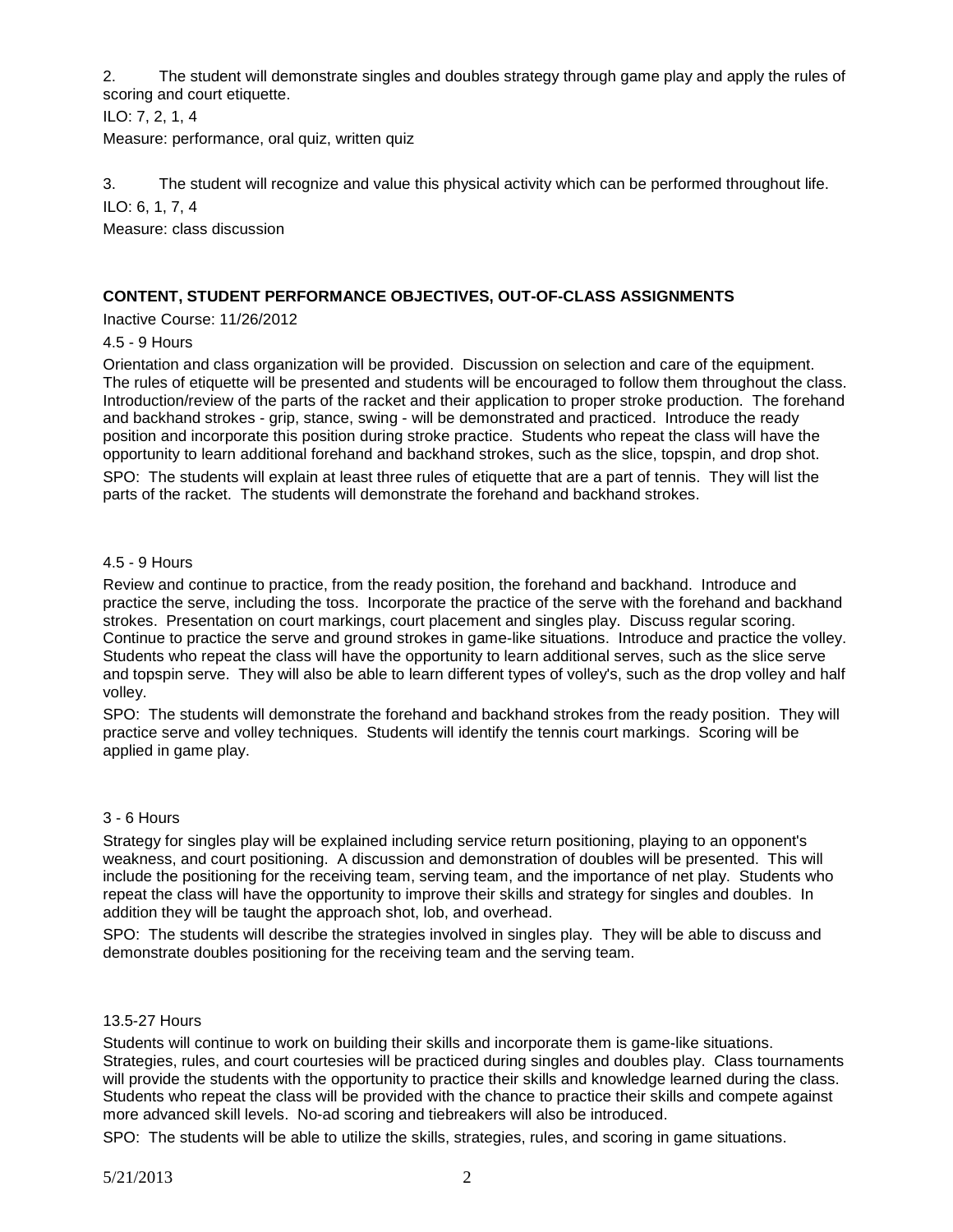2 Hours

## **METHODS OF INSTRUCTION:**

Demonstration, small groups, discussion, mini-lecture, peer teaching/learning, video analysis

### **METHODS OF EVALUATION:**

This is a degree-applicable course, but substantial writing assignments are NOT appropriate, because the course primarily: Involves skill demonstrations or problem solving The problem-solving assignments required: None The types of skill demonstrations required: Performance exams The types of objective examinations used in the course: Multiple choice True/false Matching items **Completion** Other: short answer Other category: Requires student participation The basis for assigning students grades in the course: Writing assignments: 0% - 0% Problem-solving demonstrations: 0% - 0% Skill demonstrations: 40% - 60% Objective examinations: 10% - 30% Other methods of evaluation: 40% - 60%

JUSTIFICATION:

The department is requesting a name change, from the Physical Education and Athletics Department to the Department of Kinesiology and Athletics.

The reasons for this action include:

1) A desire to follow suit with the 4-year colleges and universities.

2) A trend in the field. Community colleges are moving in this

direction with Cabrillo College already taking this action. Others such as Sacramento City College, Mission College, and Diablo Valley College are also in the process of changing their name as well. Gavilan College can be a leader in this trend.

3) This more closely describes what our profession is about.

"Kinesiology is the academic discipline concerned with the art and science of human movement."

4) The state academic senate has proposed that Kinesiology and Exercise Science majors be added to the Disciplines List so they have recognized the move in this direction.

5) Over recent years, there have been discussions within the State regarding the need to streamline Physical Education as a discipline. This would help with the negative connotation that is often identified